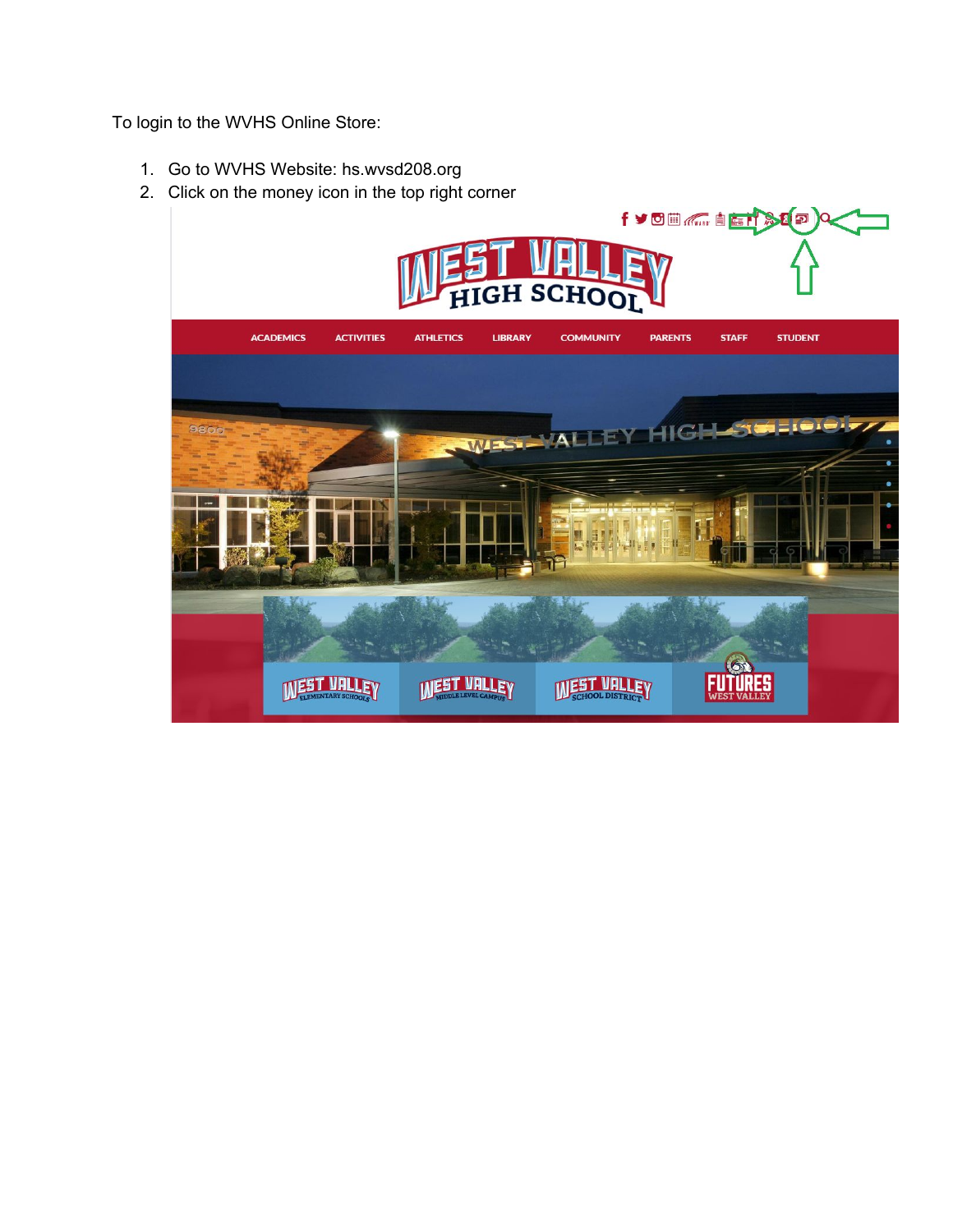3. Login using your parent skyward login

|                                          |                              | Welcome to West Valley School District #208's online payments site!                                             |  |
|------------------------------------------|------------------------------|-----------------------------------------------------------------------------------------------------------------|--|
| To Log In                                |                              |                                                                                                                 |  |
| Username: Skyward Family Access Username |                              |                                                                                                                 |  |
| Password: Skyward Family Access Password | <b>User Name</b><br>Password | <b>User Name</b><br>Password<br>Sign in                                                                         |  |
| <b>VISA</b><br>C 2018                    |                              | <b>DISCOVER</b><br><b>MasterCard</b><br>NETWORK<br>8902 Zier Road, Yakima, WA 98908   Terms & Conditions   Help |  |

- 4. You are now on the Family Page; you will see a box for each child enrolled in a WVSD school as well as a box with your name on it.
- 5. Click on the box of the student you wish to purchase an item for.

| <b>Your Family</b> |                                                                           |                    | <b>Contact Us</b> | Checkout |
|--------------------|---------------------------------------------------------------------------|--------------------|-------------------|----------|
|                    | Who are you shopping for?                                                 |                    |                   |          |
|                    | West Valley High School                                                   | Grade <sup>1</sup> |                   |          |
|                    | West Valley High School                                                   | Grade <sup>1</sup> |                   |          |
|                    | $@2018$  <br>8902 Zier Road, Yakima, WA 98908   Terms & Conditions   Help |                    |                   |          |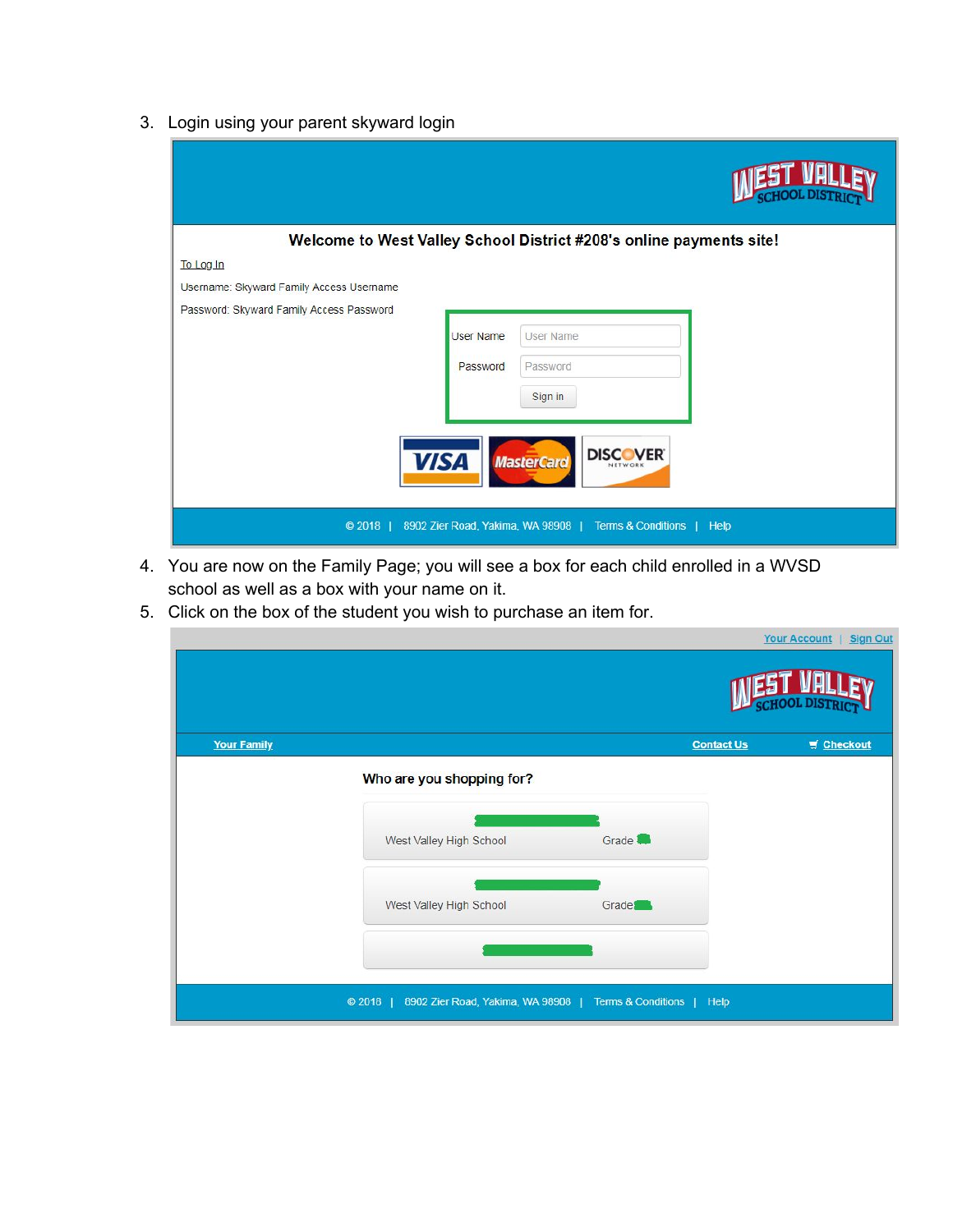## 6. Click on "Items at All Schools"

| <b>Your Family</b> |                           | <b>Contact Us</b> | $\blacksquare$ Checkout |
|--------------------|---------------------------|-------------------|-------------------------|
|                    |                           |                   | Search                  |
|                    |                           |                   |                         |
|                    | <b>Shop</b>               |                   |                         |
|                    | Items At Student's School |                   |                         |
|                    | Items At All Schools      |                   |                         |
|                    | Pay Fines/Fees            |                   |                         |
|                    | Reports                   |                   |                         |
|                    | <b>Purchase History</b>   |                   |                         |
|                    | Reprint Receipts          |                   |                         |
|                    | Unpaid Fines/Fees         |                   |                         |
|                    | On Account History        |                   |                         |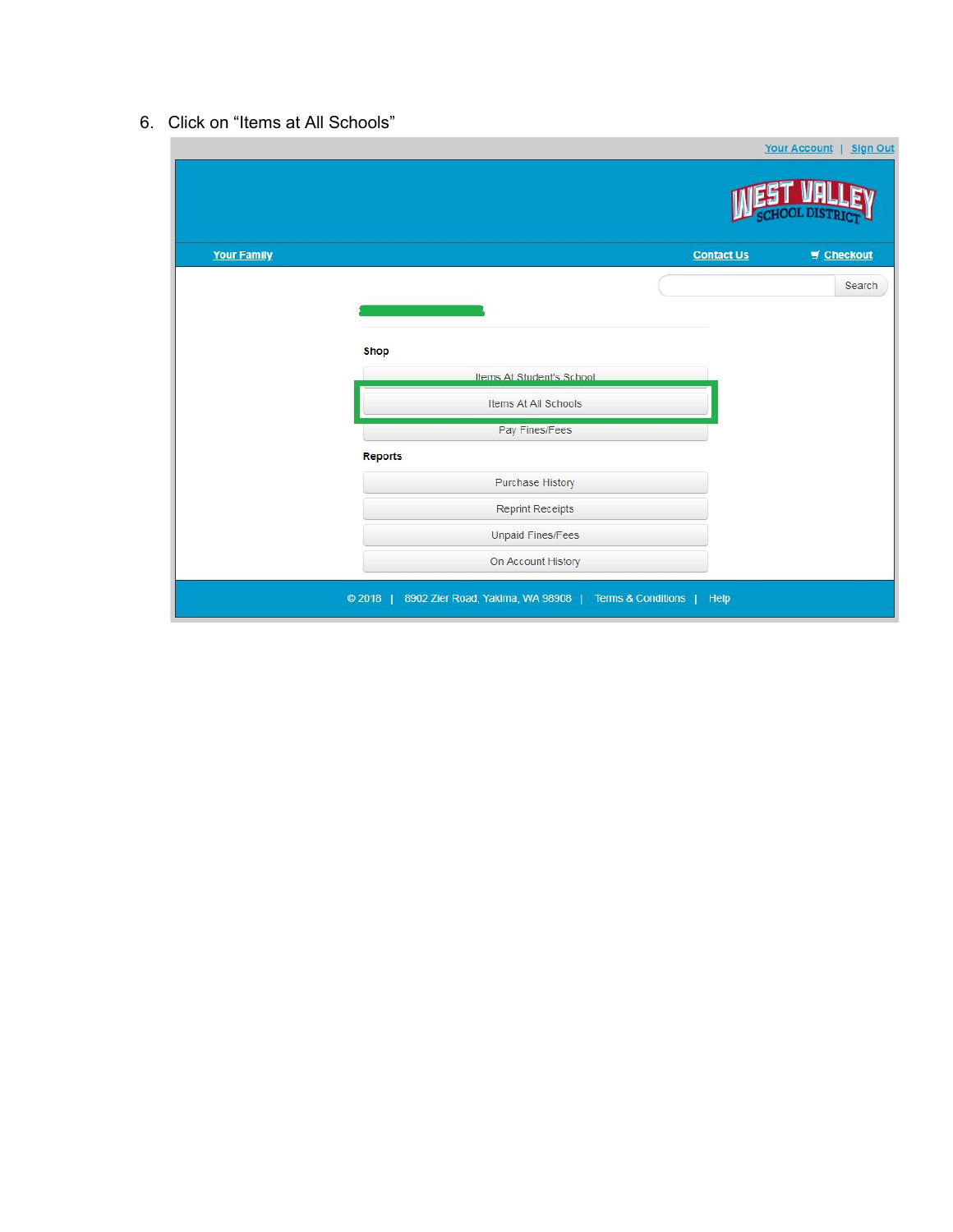## 7. Click on "HIGH SCHOOL"

|                    | <u>Your Account</u> Sign Out                                            |
|--------------------|-------------------------------------------------------------------------|
|                    |                                                                         |
| <b>Your Family</b> | <b>Contact Us</b><br>$\blacksquare$ Checkout                            |
| Shopping for       | Search                                                                  |
| You are here       | <b>DISTRICT</b>                                                         |
| <b>School Type</b> | HIGH SCHOOL JUNIOR HIGH   MIDDLE SCHOOL                                 |
|                    | There are no items in this category.                                    |
|                    |                                                                         |
|                    |                                                                         |
|                    |                                                                         |
|                    |                                                                         |
|                    |                                                                         |
|                    |                                                                         |
|                    |                                                                         |
|                    |                                                                         |
|                    |                                                                         |
|                    | 8902 Zier Road, Yakima, WA 98908   Terms & Conditions   Help<br>$@2018$ |
|                    |                                                                         |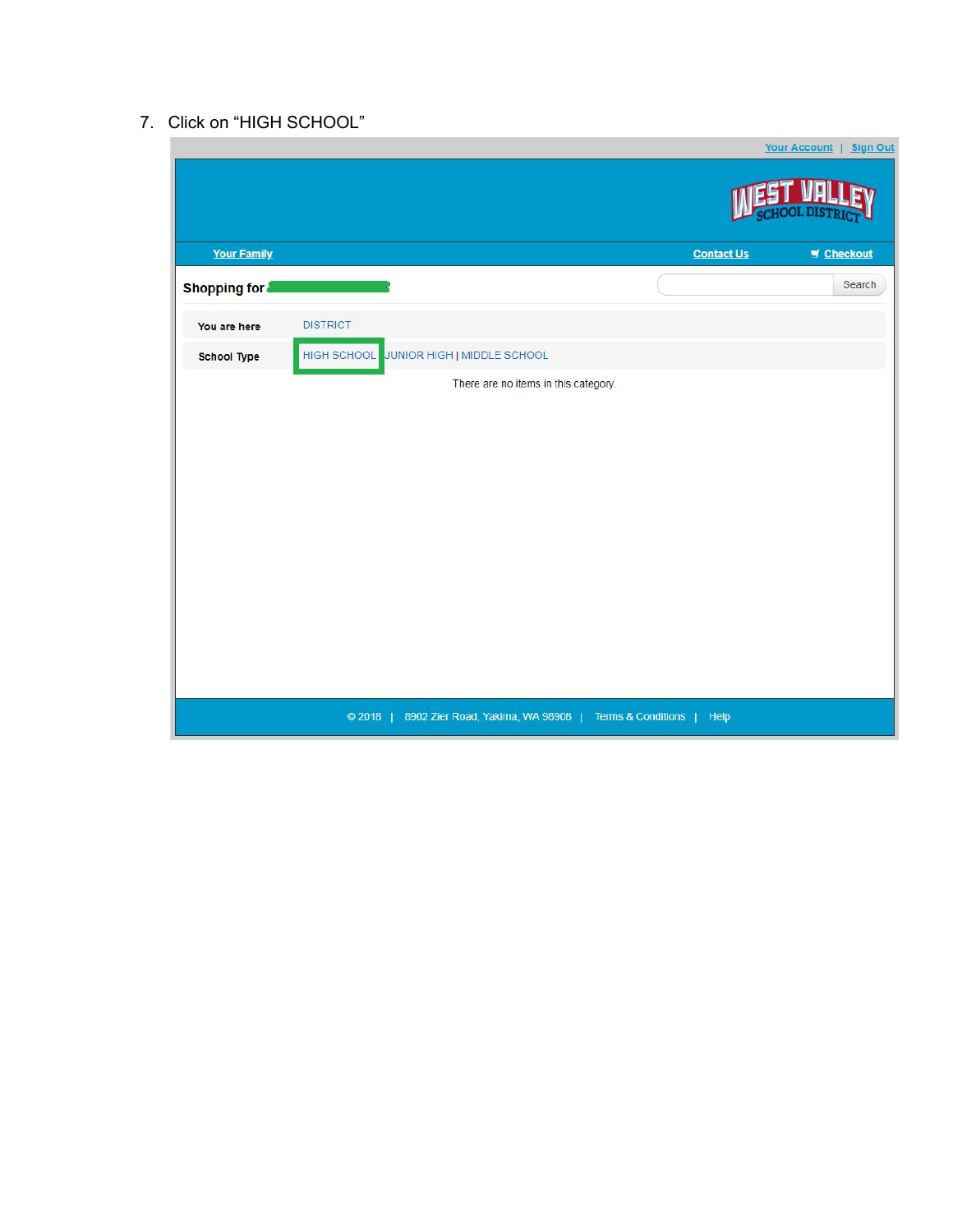8. Click on "West Valley High School"



YOU ARE NOW IN THE HIGH SCHOOL ONLINE STORE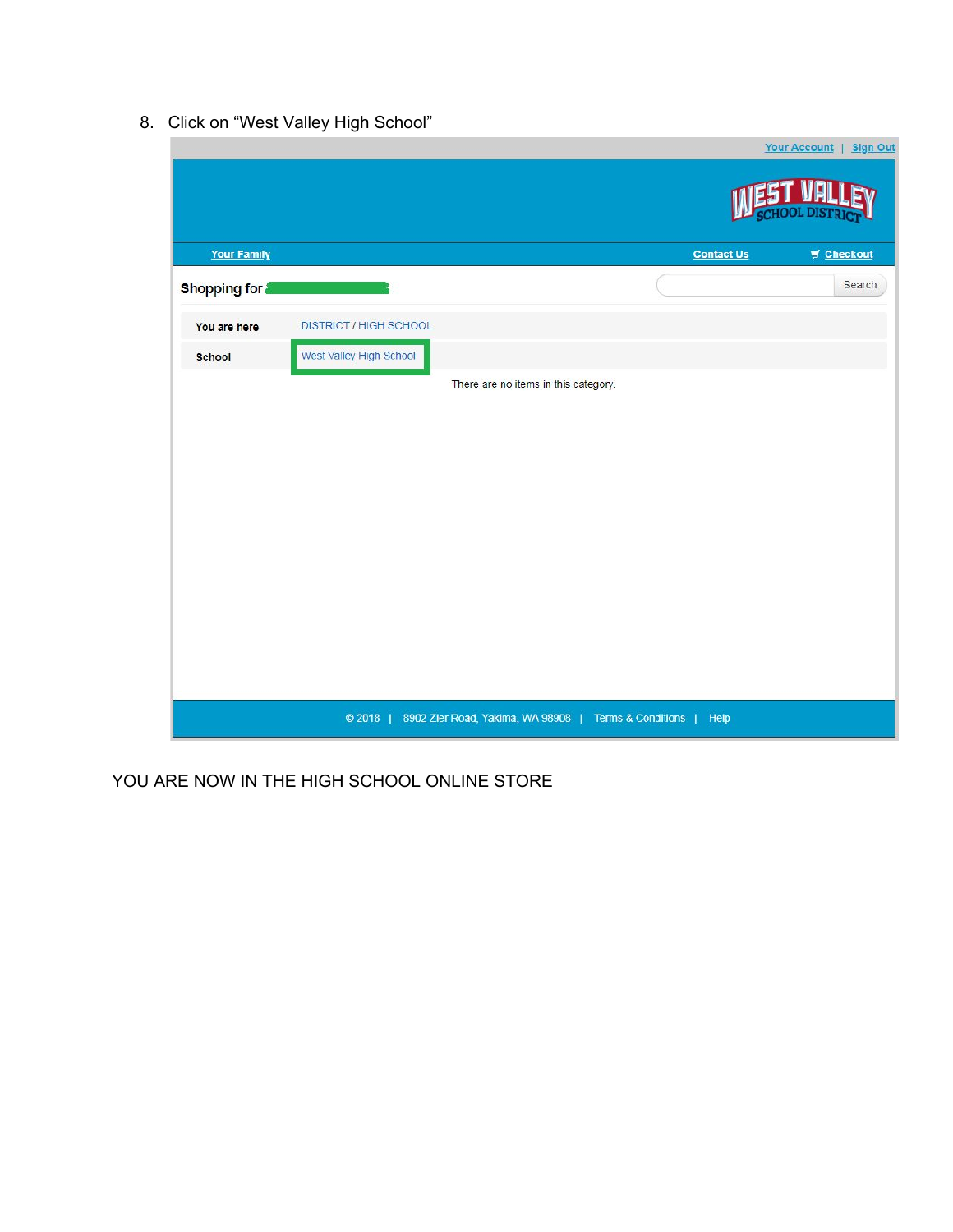

To purchase items: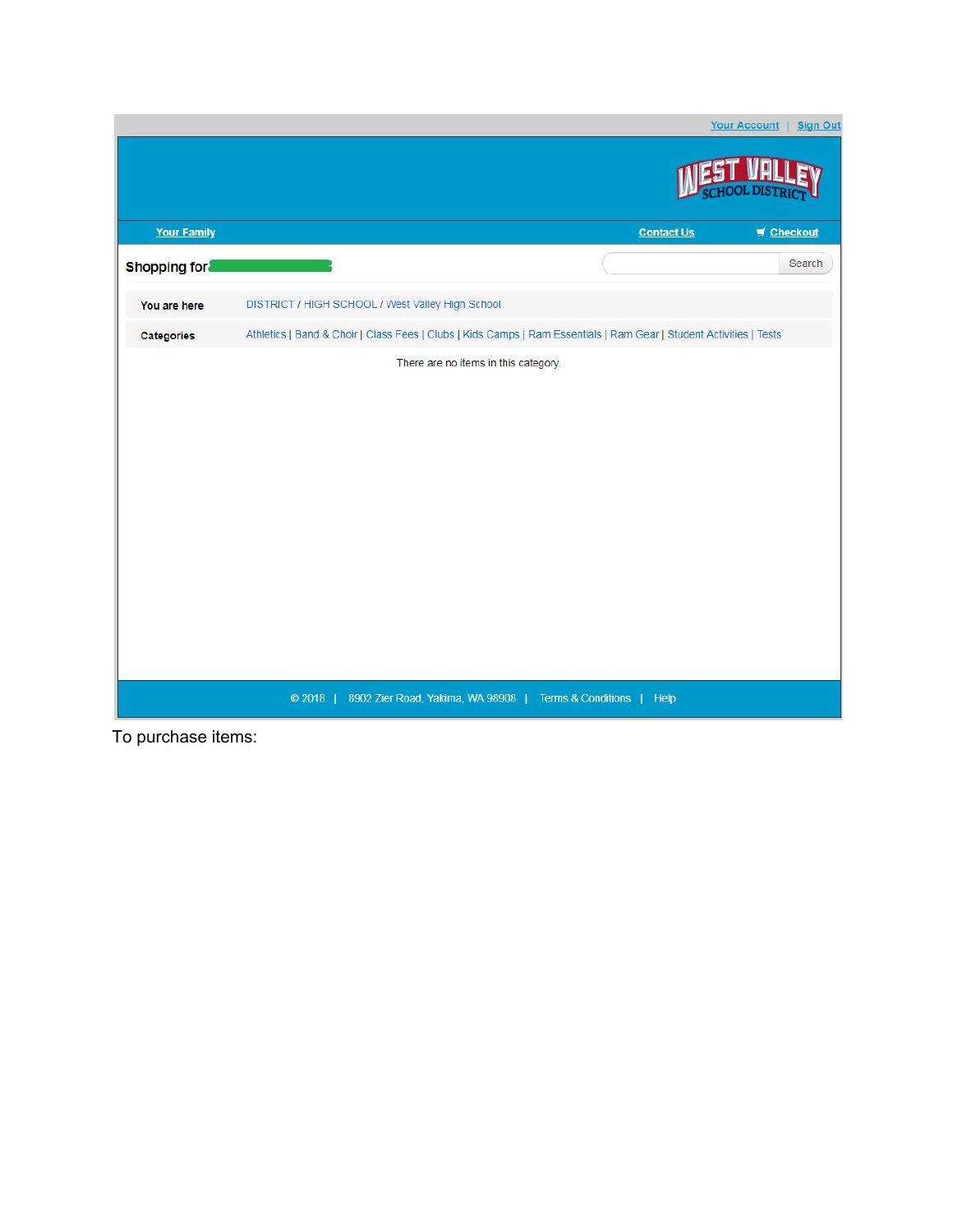## 1. Click on one of the categories

|                     |                                                                                                                     |                   | <b>Your Account</b><br><b>Sign Out</b> |
|---------------------|---------------------------------------------------------------------------------------------------------------------|-------------------|----------------------------------------|
|                     |                                                                                                                     |                   |                                        |
| <b>Your Family</b>  |                                                                                                                     | <b>Contact Us</b> | $\blacksquare$ Checkout                |
| <b>Shopping for</b> |                                                                                                                     |                   | Search                                 |
| You are here        | DISTRICT / HIGH SCHOOL / West Valley High School                                                                    |                   |                                        |
| <b>Categories</b>   | Athletics   Band & Choir   Class Fees   Clubs   Kids Camps   Ram Essentials   Ram Gear   Student Activities   Tests |                   |                                        |
|                     | There are no items in this category.                                                                                |                   |                                        |
|                     |                                                                                                                     |                   |                                        |
|                     |                                                                                                                     |                   |                                        |
|                     |                                                                                                                     |                   |                                        |
|                     |                                                                                                                     |                   |                                        |
|                     |                                                                                                                     |                   |                                        |
|                     |                                                                                                                     |                   |                                        |
|                     |                                                                                                                     |                   |                                        |
|                     |                                                                                                                     |                   |                                        |
|                     |                                                                                                                     |                   |                                        |
|                     |                                                                                                                     |                   |                                        |
|                     |                                                                                                                     |                   |                                        |
|                     |                                                                                                                     |                   |                                        |
|                     |                                                                                                                     |                   |                                        |
|                     |                                                                                                                     |                   |                                        |
|                     |                                                                                                                     |                   |                                        |
|                     |                                                                                                                     |                   |                                        |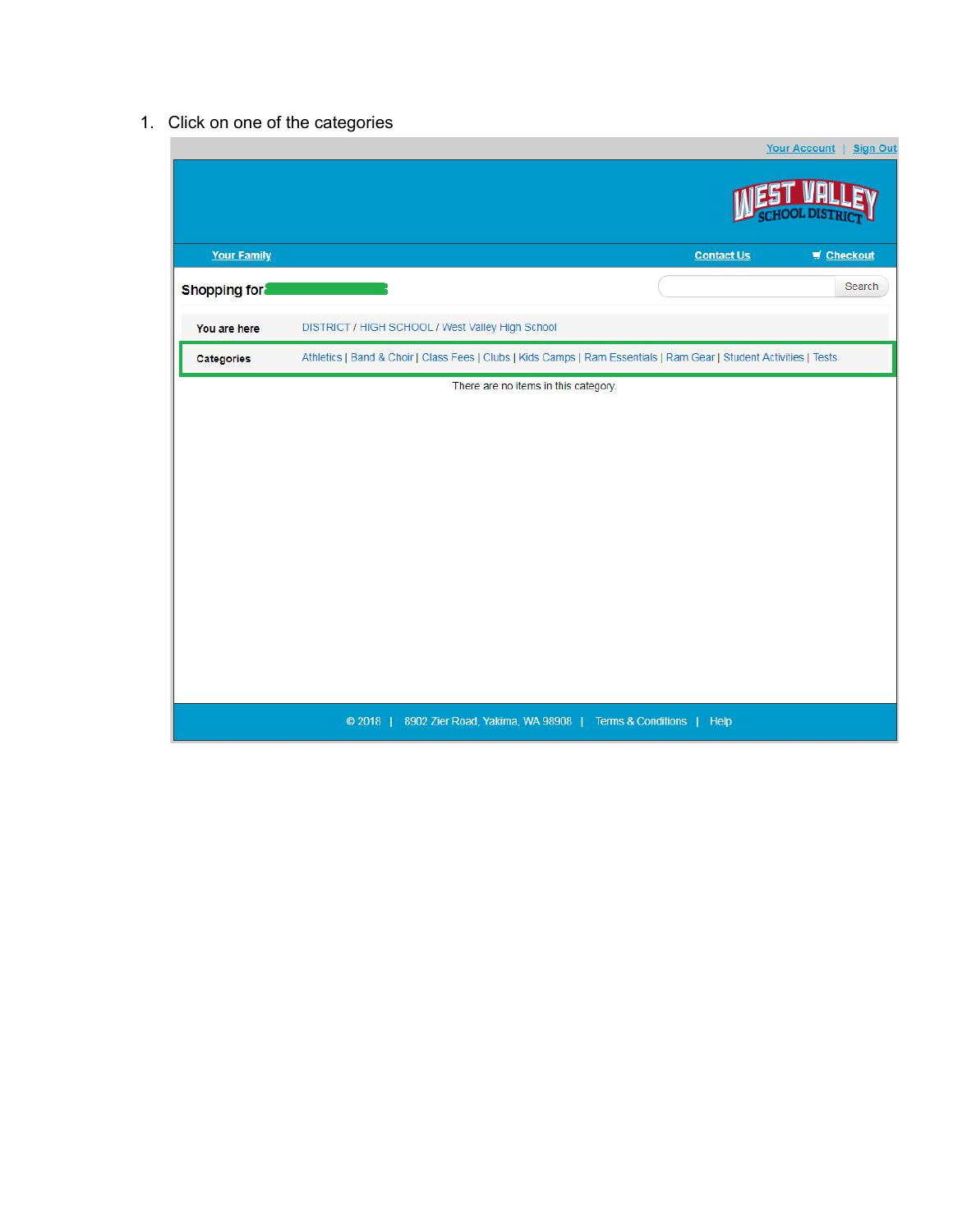2. Choose an item by clicking "buy" next to the item you want to purchase

|                    |                                                                                                                                                                                                                                                                                        |                                                              | Your Account   Sign Out |
|--------------------|----------------------------------------------------------------------------------------------------------------------------------------------------------------------------------------------------------------------------------------------------------------------------------------|--------------------------------------------------------------|-------------------------|
|                    |                                                                                                                                                                                                                                                                                        |                                                              |                         |
| <b>Your Family</b> |                                                                                                                                                                                                                                                                                        | <b>Contact Us</b>                                            | Checkout<br>Γ1          |
| Shopping for       |                                                                                                                                                                                                                                                                                        |                                                              | Search                  |
| You are here       | DISTRICT / HIGH SCHOOL / West Valley High School / Kids Camps                                                                                                                                                                                                                          |                                                              |                         |
|                    | Camps for children hosted by our High School students                                                                                                                                                                                                                                  |                                                              |                         |
|                    | Item                                                                                                                                                                                                                                                                                   | Amount<br><b>Otv</b>                                         |                         |
|                    | Dance Kids Camp                                                                                                                                                                                                                                                                        | Ť<br>30.00                                                   | <b>Buy</b>              |
|                    | Dance Camp January 15-17 at FC. Pre-registration; payment will be taken at the door, cash or<br>check only. Performance on January 18 during half time of Boys Basketball game.                                                                                                        |                                                              |                         |
|                    | ASB KIDS CAMP 3RD - 6TH                                                                                                                                                                                                                                                                | 50.00<br>Ŧ                                                   |                         |
|                    | <b>GRADE</b><br>Friday, January 4th, 9am-12pm & Saturday, January 5th, 2-5pm. WVHS Leadership Students plan                                                                                                                                                                            |                                                              |                         |
|                    | fun, educational and meaningful activities to introduce young students to leadership concepts.<br>Attendees will also be invited to join the Ram Zone at the Girls Basketball Game on Saturday.<br>Registration includes shirt. \$5 discount for additional children (purchase below). |                                                              |                         |
|                    | ASB KIDS CAMP - EXTRA CHILD                                                                                                                                                                                                                                                            | 45.00<br>1                                                   | <b>Buy</b>              |
|                    | $@2018$                                                                                                                                                                                                                                                                                | 8902 Zier Road, Yakima, WA 98908   Terms & Conditions   Help |                         |

3. Navigate back and forth between categories and fill your cart with any other items you want to purchase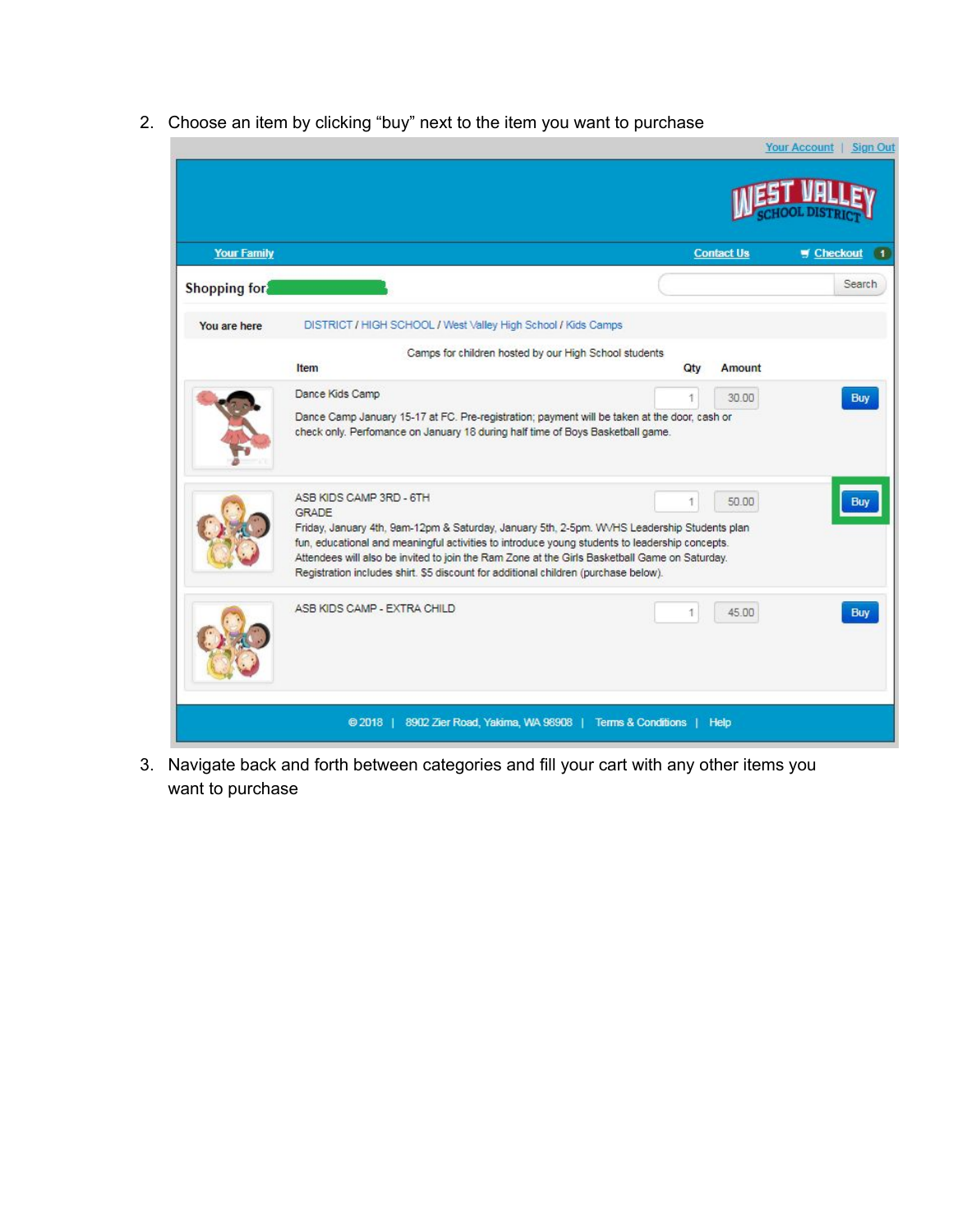4. If you wish to purchase items for multiple children, click on "Your Family" in the top left to navigate back to the Family Page.

|                     |                                                                                                                                                          |     |                   | <b>Your Account</b><br><b>Sign Out</b> |
|---------------------|----------------------------------------------------------------------------------------------------------------------------------------------------------|-----|-------------------|----------------------------------------|
|                     |                                                                                                                                                          |     |                   |                                        |
| <b>Your Family</b>  |                                                                                                                                                          |     | <b>Contact Us</b> | Checkout                               |
| <b>Shopping for</b> |                                                                                                                                                          |     |                   | Search                                 |
| You are here        | DISTRICT / HIGH SCHOOL / West Valley High School / Band & Choir                                                                                          |     |                   |                                        |
|                     | Band and Choir Semester Fees, Equipment Rental and Cleaning Fees, Trips and Apparel<br>Item                                                              | Qty | <b>Amount</b>     |                                        |
| Music for All       | <b>BAND MUSIC FOR ALL</b><br>(NATIONALS) TRIP<br>Enter the amount you would like to pay; payments accepted. Full payment (\$500) due by February<br>1st. | 1   | 0.00              | <b>Buy</b>                             |
| WHISTLER            | <b>BAND WHISTLER TRIP</b><br>Enter the amount you would like to pay; payments accepted. Full payment (\$475) due by March 1st.                           | 1   | 0.00              | <b>Buy</b>                             |
| WHISTLER            | <b>CHOIR WHISTLER TRIP</b><br>Enter the amount you would like to pay; payments accepted. Full payment (\$475) due by March 1st.                          | 1   | 0.00              | <b>Buy</b>                             |
|                     | 8902 Zier Road, Yakima, WA 98908   Terms & Conditions   Help<br>$@2018$                                                                                  |     |                   |                                        |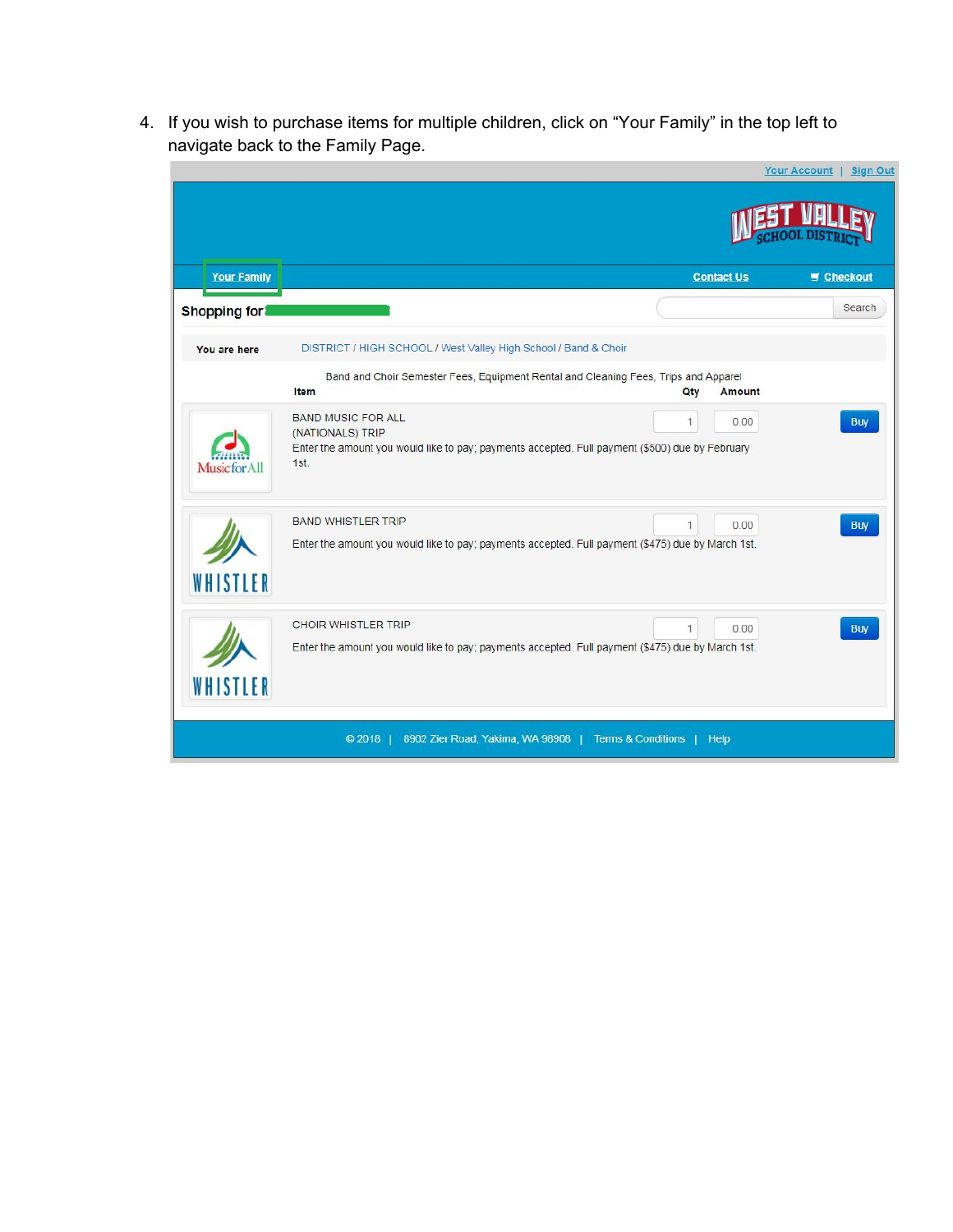5. When you are ready to check out, click "Checkout" in the upper right corner

|                     |                                                                                                                                                          |                        | Your Account   Sign Out |
|---------------------|----------------------------------------------------------------------------------------------------------------------------------------------------------|------------------------|-------------------------|
|                     |                                                                                                                                                          |                        |                         |
| <b>Your Family</b>  |                                                                                                                                                          | <b>Contact Us</b>      | Checkout                |
| <b>Shopping for</b> |                                                                                                                                                          |                        | Search                  |
| You are here        | DISTRICT / HIGH SCHOOL / West Valley High School / Band & Choir                                                                                          |                        |                         |
|                     | Band and Choir Semester Fees, Equipment Rental and Cleaning Fees, Trips and Apparel<br>Item                                                              | Qty<br><b>Amount</b>   |                         |
| Music for All       | <b>BAND MUSIC FOR ALL</b><br>(NATIONALS) TRIP<br>Enter the amount you would like to pay; payments accepted. Full payment (\$500) due by February<br>1st. | 1<br>0.00              | <b>Buy</b>              |
| WHISTLER            | <b>BAND WHISTLER TRIP</b><br>Enter the amount you would like to pay; payments accepted. Full payment (\$475) due by March 1st.                           | $\mathbf{1}$<br>0.00   | <b>Buy</b>              |
| WHISTLER            | <b>CHOIR WHISTLER TRIP</b><br>Enter the amount you would like to pay; payments accepted. Full payment (\$475) due by March 1st.                          | $\overline{1}$<br>0.00 | <b>Buy</b>              |
|                     | 8902 Zier Road, Yakima, WA 98908   Terms & Conditions  <br>@2018                                                                                         | <b>Help</b>            |                         |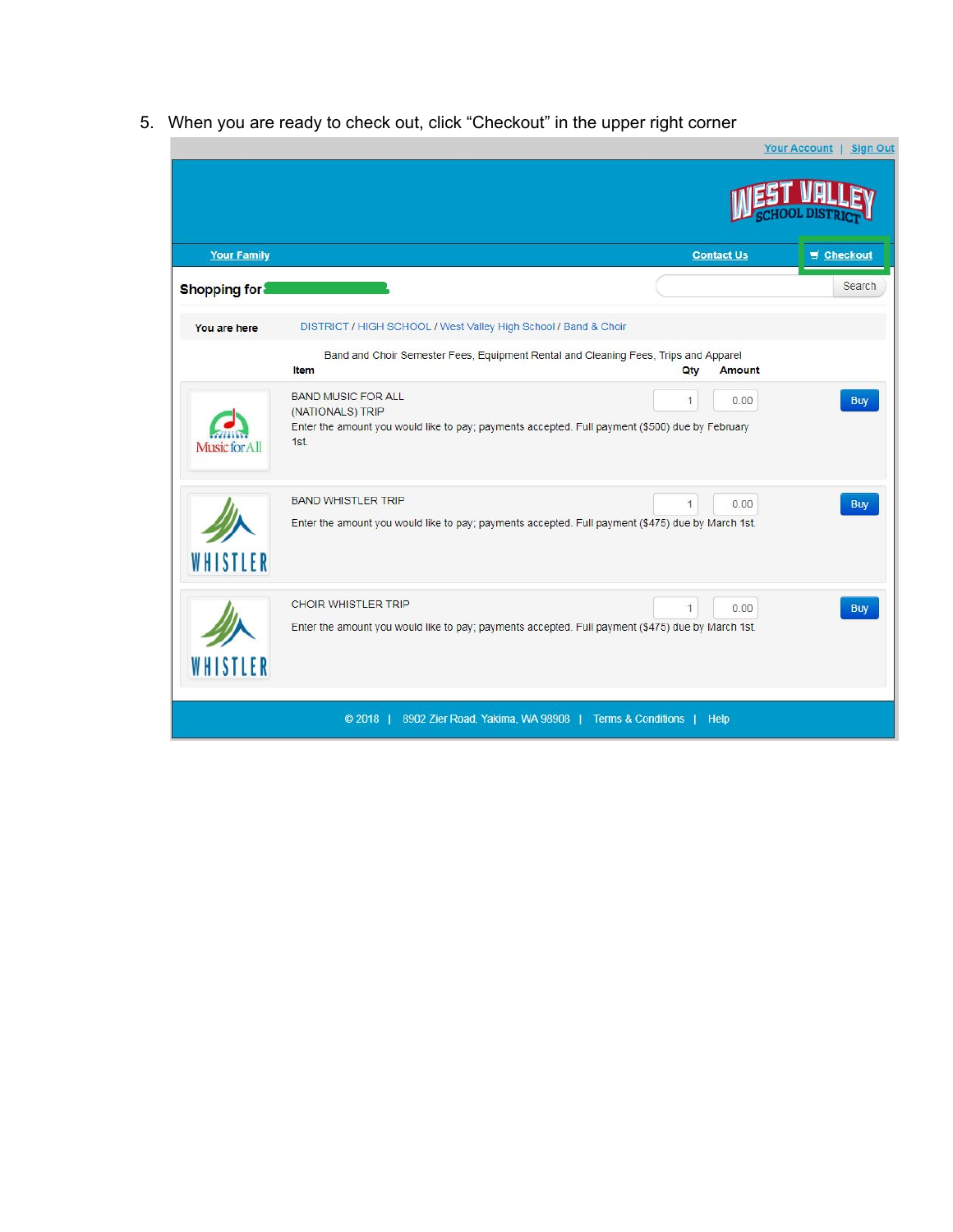6. Click the Blue "Checkout" box in the bottom right corner

| <b>Your Family</b> |                                                                                    | <b>Contact Us</b> | $\bullet$<br><b>W</b> Checkout   |
|--------------------|------------------------------------------------------------------------------------|-------------------|----------------------------------|
| Your Cart          |                                                                                    |                   |                                  |
| Customer           | Item                                                                               |                   | Price                            |
|                    | ASB KIDS CAMP 3RD - 6TH GRADE                                                      |                   | Remove<br>\$50.00                |
|                    |                                                                                    | Subtotal          | \$50.00                          |
|                    |                                                                                    | Tax (0.00%)       | \$0.00                           |
|                    |                                                                                    | Convenience Fee   | \$0.00                           |
|                    |                                                                                    | Total             | \$50.00                          |
|                    |                                                                                    | Continue Shopping | Checkout Step 1: Additional Info |
|                    | * Important notice: you may be charged a convenience fee for your online purchase. |                   |                                  |

a. If your items require additional information, the button will say, "Checkout Step 1: Additional Info." Fill in your information on the next page and click "Checkout Step 2: Payment"

|                               |             |                                  |                           | Your Account   Sign Out  |
|-------------------------------|-------------|----------------------------------|---------------------------|--------------------------|
| <b>Your Family</b>            |             |                                  | <b>Contact Us</b>         | # Checkout 1             |
| <b>Additional Information</b> |             |                                  |                           |                          |
|                               |             |                                  |                           |                          |
| ASB KIDS CAMP 3RD - 6TH GRADE |             |                                  |                           |                          |
| SHIRT SIZE                    | CHOOSE SIZE | ۷                                |                           |                          |
|                               |             |                                  |                           |                          |
|                               |             |                                  | Continue Shopping         | Checkout Step 2: Payment |
|                               | $@2018$     | 8902 Zier Road, Yakima, WA 98908 | Terms & Conditions   Help |                          |

7. The next page will give a list of all of the items you are purchasing for each child. Please review this carefully before making your payment.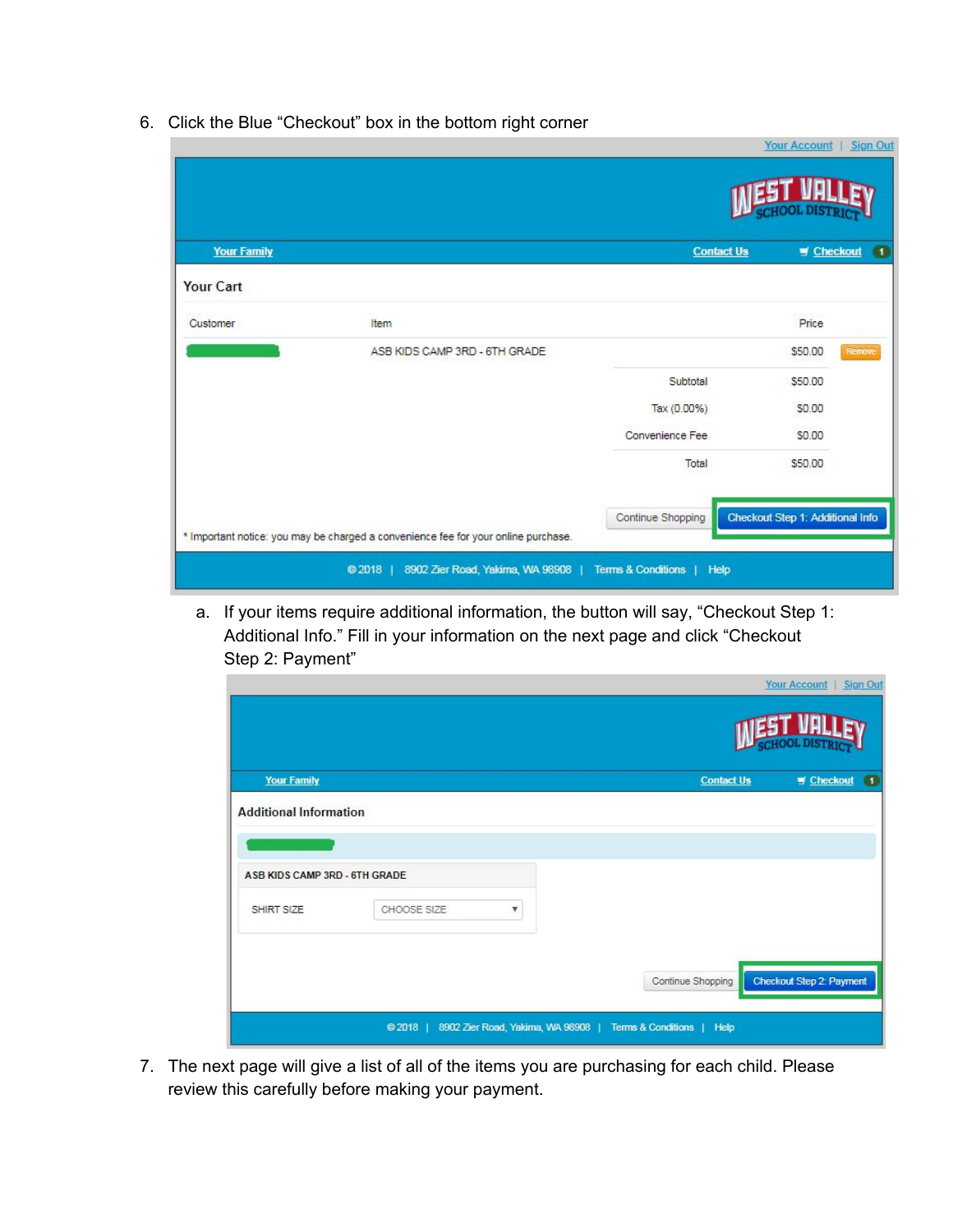|  |  |  | a. Fill in your credit card information and click "Pay Now" |  |  |
|--|--|--|-------------------------------------------------------------|--|--|
|--|--|--|-------------------------------------------------------------|--|--|

| <b>Your Family</b>    |                                                     |                 |          | <b>Contact Us</b><br>$\blacksquare$ Checkout | $\bullet$ |
|-----------------------|-----------------------------------------------------|-----------------|----------|----------------------------------------------|-----------|
| Payment               |                                                     |                 |          |                                              |           |
| <b>First Name</b>     | First Name                                          |                 | Summary  |                                              |           |
| Last Name             | Last Name                                           |                 | Customer | Item                                         | Price     |
| Credit Card #         | Credit Card #                                       |                 |          | ASB KIDS CAMP 3RD - 6TH GRADE                | \$50.00   |
|                       |                                                     |                 |          | Subtotal                                     | \$50.00   |
|                       | <b>VISA</b><br><b>MasterCo</b>                      | <b>DISCOVER</b> |          | Tax (0.00%)                                  | \$0.00    |
| Expiration            | O <sub>1</sub><br>2018<br>$\boldsymbol{\mathrm{v}}$ | v               |          | Convenience Fee                              | \$0.00    |
| Card Security Code    | CW                                                  |                 |          | Total                                        | \$50.00   |
| <b>Street Address</b> | <b>Street Address</b>                               |                 |          |                                              |           |
|                       |                                                     |                 |          |                                              |           |

8. Click on "Complete" to view or print your receipt

|                    |                                                                         |                   | Your Account   Sign Out   |  |  |
|--------------------|-------------------------------------------------------------------------|-------------------|---------------------------|--|--|
|                    |                                                                         |                   |                           |  |  |
| <b>Your Family</b> |                                                                         | <b>Contact Us</b> | $M$ Checkout<br>$\bullet$ |  |  |
| Payment            |                                                                         |                   |                           |  |  |
|                    | Complete                                                                |                   |                           |  |  |
|                    |                                                                         |                   |                           |  |  |
|                    | 8902 Zier Road, Yakima, WA 98908   Terms & Conditions   Help<br>$@2018$ |                   |                           |  |  |

9. Use the icons at the top to save your receipt as a PDF or print it for your records.